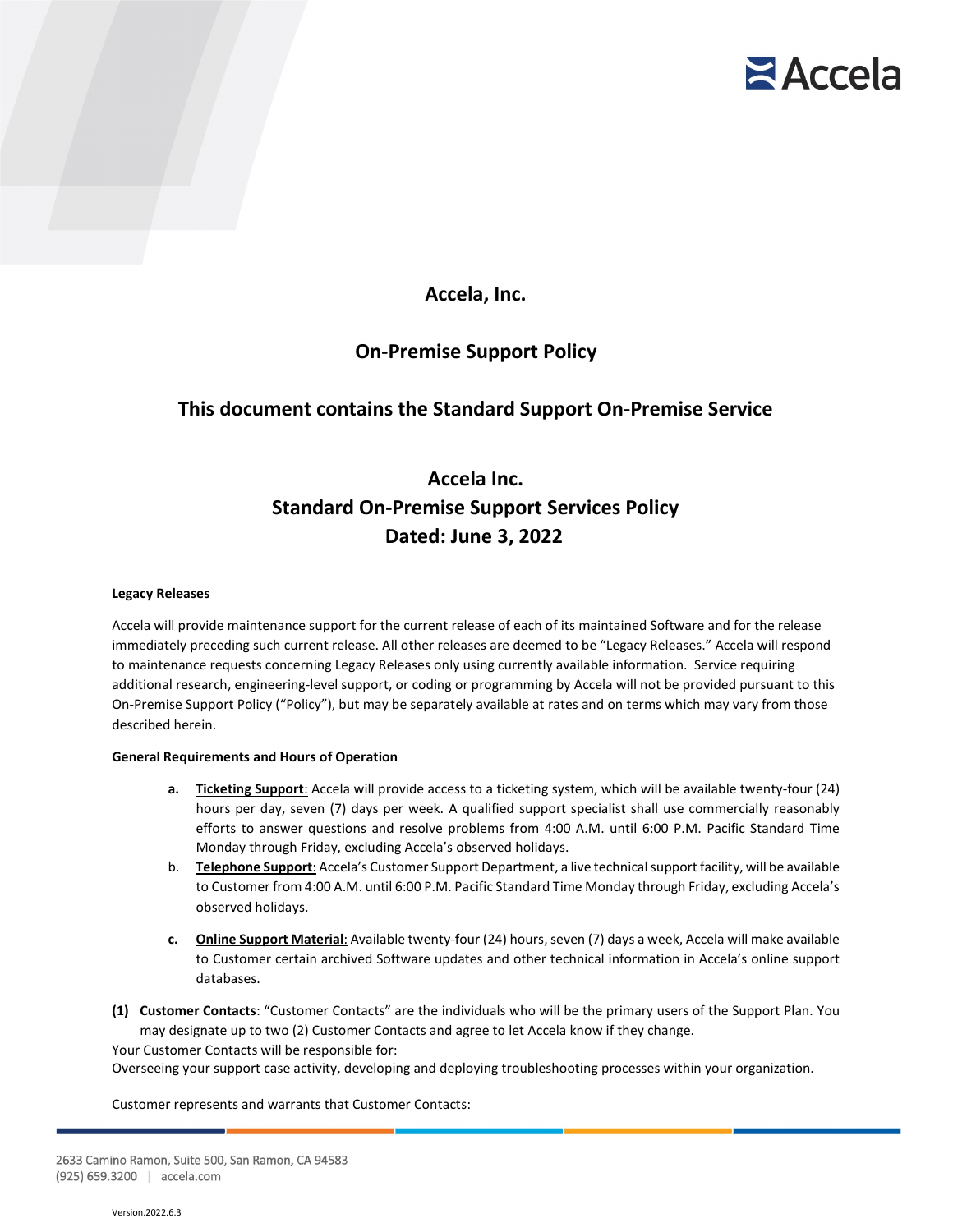

Have completed the Administrator Training offered as part of Accela's implementation and adoption programs. Are uniquely knowledgeable about the Customer's configured solution in order to assist Accela in analyzing and resolving technical issues. Have a good understanding of any problem that is the subject of a case, and the ability to reproduce the problem in order to assist Accela in diagnosing and triaging the problem.

## (2) Submitting a Case:

Customer Contacts may submit cases via:

- a. the online support portal by logging into the Accela Success Community at https://success.accela.com and selecting Get Support > Submit a case or
- b. a telephone call to Customer Support as described below (For Severity Level 1 and Severity Level 2 issues, Customer must call Customer Support)
- (3) Updates: Updates may address security fixes, critical patches, general maintenance functionality, and documentation and shall be made available at Accela's sole discretion. Accela is under no obligation to develop any future functionality or enhancements unless otherwise specified in the Agreement. If an update is released, it will be made available for general availability for on-premise customers on the Accela FTP site. Notwithstanding any language to the contrary, no additional or conflicting terms or conditions stated in any of Customer's purchase order documentation or otherwise will be incorporated into or form any part of this Policy, and all such terms or conditions shall be null and void.
- (4) Upgrade/Downgrade of Severity Level: If, during the Support Request process, the issue either warrants assignment of a higher severity level than currently assigned or no longer warrants the severity level currently assigned based on its current impact on the production operation, then the severity level will be upgraded or downgraded accordingly to the severity level that most appropriately reflects its current impact.
- (5) Customer Cooperation: As required, Customer shall provide Accela or its authorized partner with appropriate access to Customer's facilities, data systems, and other resources. If security restrictions impair such access, Customer acknowledges that some Service hereunder may not be provided to Customer. It is Customer's sole responsibility to maintain current backup copies of its data and of its implementation of the Software. If Customer's failure to create proper backups substantially increases the difficulties of any remedial actions by Accela hereunder, Accela reserves the right to charge Customer for any extra work reasonably attributable to such increased difficulty, as calculated at Accela's then-current time-and-materials rates. Accela must be able to reproduce errors in order to resolve them.

Customer shall cooperate and work closely with Accela to reproduce errors, including conducting diagnostic or troubleshooting activities, implementation of fixes or updates previously provided by Accela, or providing information as reasonably requested and appropriate. Also, Accela may access Customer Contacts account and/or an admin account and/or Customer personnel may be asked to provide remote access to their internal system for, without limitation, conducting diagnostic or troubleshooting activities, or implementation of fixes or updates previously provided by Accela.

(6) Third Party Product Support: If any third-party software is supplied by Accela, notwithstanding anything to the contrary, Accela disclaims all support obligations for such third-party software unless expressly specified by Accela in the Agreement.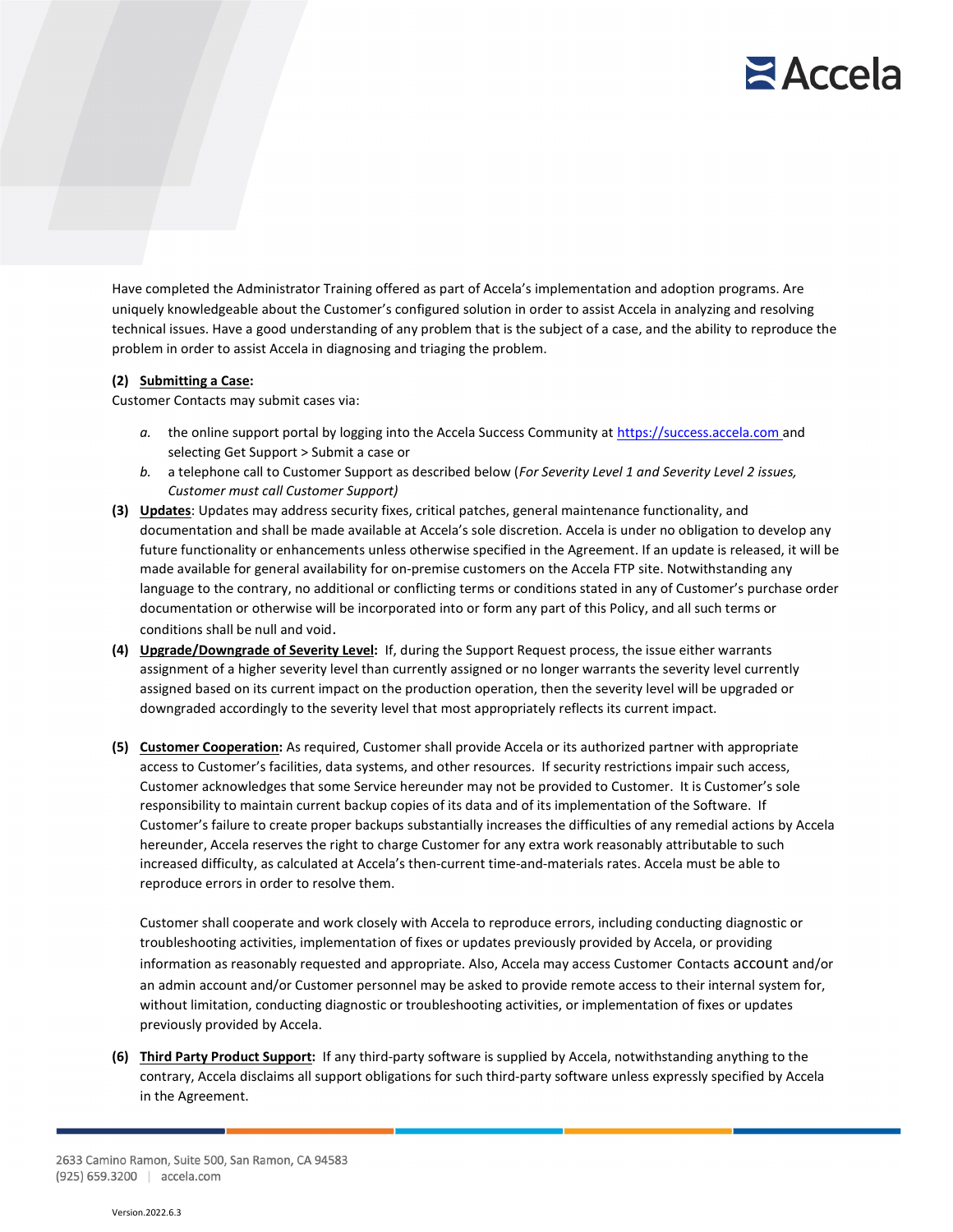

- (7) Exclusions: The following Support Exclusions are not covered by this Policy; however, they may be separately available at rates and on terms which may vary from those described herein:
	- a. Support or Services required due to Customer's or any End User's or third party's misuse of the Accela maintained Software;
	- b. Support or Services required due to Software data loss by fault of Customer or corrections, customizations, or modifications not developed or authorized in writing by Accela;
	- c. Support or Services during times outside of Accela's regular business hours stated above;
	- d. Support or Services necessitated by external factors outside of Accela's reasonable control, including, without limitation, any force majeure event;
	- e. Support of or caused by customizations, configuration changes, scripting, or data loss caused by or on behalf of Customer or any End User;
	- f. Support of or caused by Customer's or any End User's or third party's equipment, software or other technology;
	- g. Services required to resolve or work-around conditions which cannot be reproduced in Accela's support environment;
	- h. Services which relate to tasks other than maintenance and support of Customer's existing implementation and configuration of the Accela-maintained Software including, without limitation, enhancing or adapting such products for specific operating environments;
	- i. Services requested by Customer to implement Software updates provided by Accela pursuant to the Agreement; and
	- j. New or additional applications, modules, or functionality released by Accela during the term of the Agreement.

Any support services falling within these Support Exclusions may be provided by Accela at its sole discretion and, if so provided, may be subject to additional pricing and support terms as specified by Accela.

#### (8) Error Classification

#### Functional Definitions:

Any major system functions required for delivery of Service to Customer, with Service defined as fulfillment of the Customer's business functions, as designed, by the Accela product.

| <b>Severity</b>    | <b>Definition</b>                                                                    |  |
|--------------------|--------------------------------------------------------------------------------------|--|
| Level 1            | Software is non-functional or seriously affected and there is no                     |  |
|                    | reasonable workaround available (e.g. business is halted).                           |  |
| Level <sub>2</sub> | Software is affected and there is no workaround available or the workaround is       |  |
|                    | impractical (e.g. Software response is very slow, day to                             |  |
|                    | day operations continue but are impacted by the work around).                        |  |
| Level 3            | Software is non-functional however a convenient workaround exists                    |  |
|                    | (e.g. non-critical feature is unavailable or requires additional user intervention). |  |
| Level 4            | Software works, but there is a minor problem (e.g. incorrect label, or               |  |
|                    | cosmetic defect).                                                                    |  |